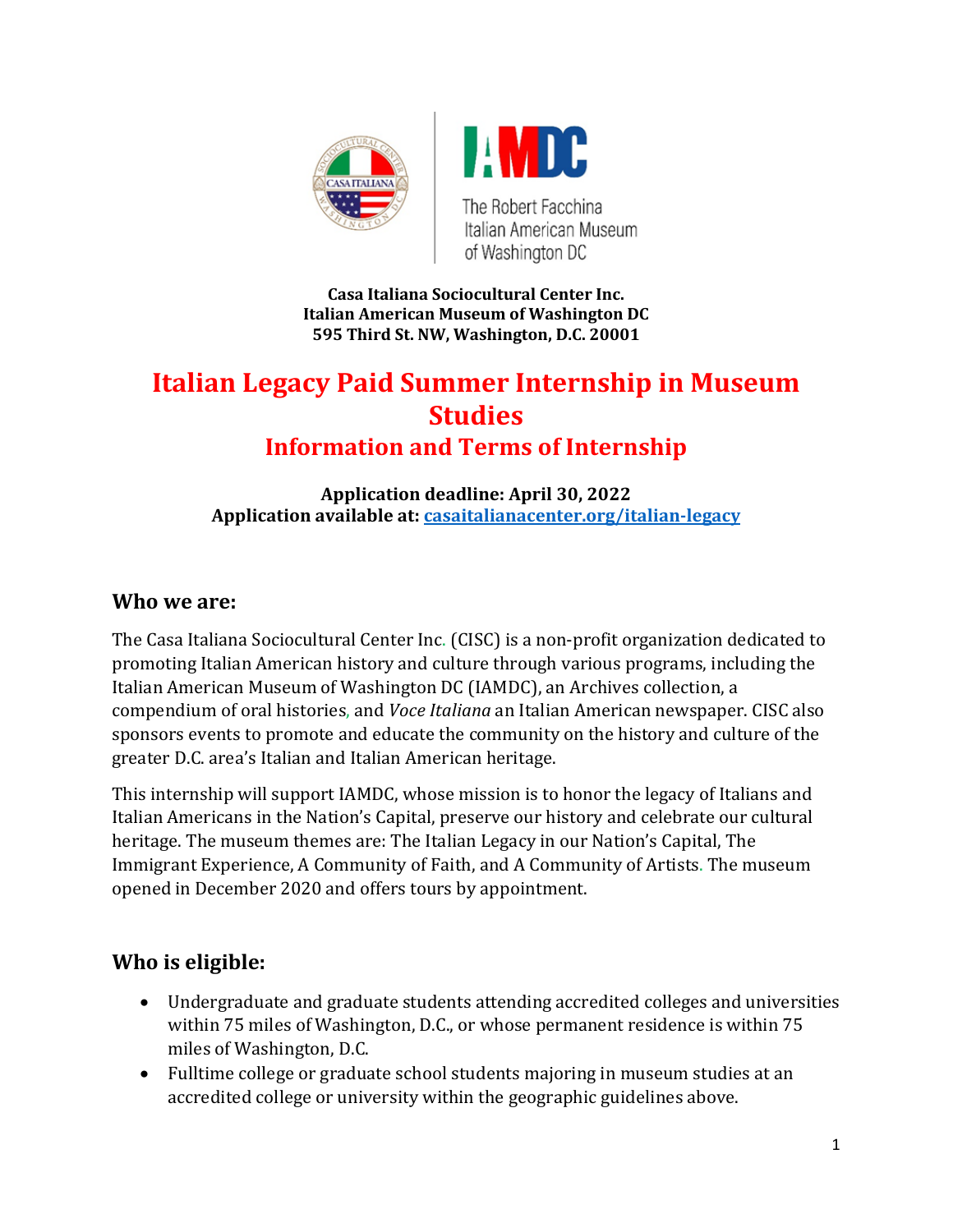• Applicants must be free to fulfill the internship between May/June and September, 2022.

### **About the summer internship:**

This is an excellent opportunity for museum studies students. The internship stipend is \$5,000. The length of the internship is for this summer, May/June to September 2022, for 12-15 weeks. Hours are flexible once the work plan is mutually agreed upon.

The selected student will work with the museum's staff to document the collection, advance the reach of the museum collection and position it for a vibrant visitor experience. The museum will offer the student hands-on experience in managing a new, privately funded, volunteer-operated history and culture museum*.* 

The student's workplan will be jointly developed and based on a combination of the following study areas:

- **Collection Management**: Research, develop, and manage a database for organizing and recording (paper/digital) museum collection (art, artifacts, ephemera). This includes creating, implementing, and maintaining an easyto-use database system, as well as training volunteers on its usage.
- **Museum Education Interpretation**: Research and develop a plan for engaging visitors. Develop materials for digital venues, e.g., social media, power point slide decks, etc. Research tools and costs required for a digital museum guide. Using the museum exhibitions, identify and prepare short narratives on key events for its Facebook page. Maintain and populate updates to the Museum page on the CISC website; assist in identifying topics and writing brief articles on the museum's collection for the Voce Italiana newspaper.
- **Curatorial Studies/Exhibition Research**: Review the exhibitions, and propose, in conjunction with IAMDC leadership, a plan for potential future exhibitions. Review existing volunteer guide and develop a plan to improve the training materials and the experience for volunteers. Implement selected strategies together with museum staff.
- **General Museum Management**: Research and recommend/assist in writing grants for future exhibitions, assist museum team with museum special events.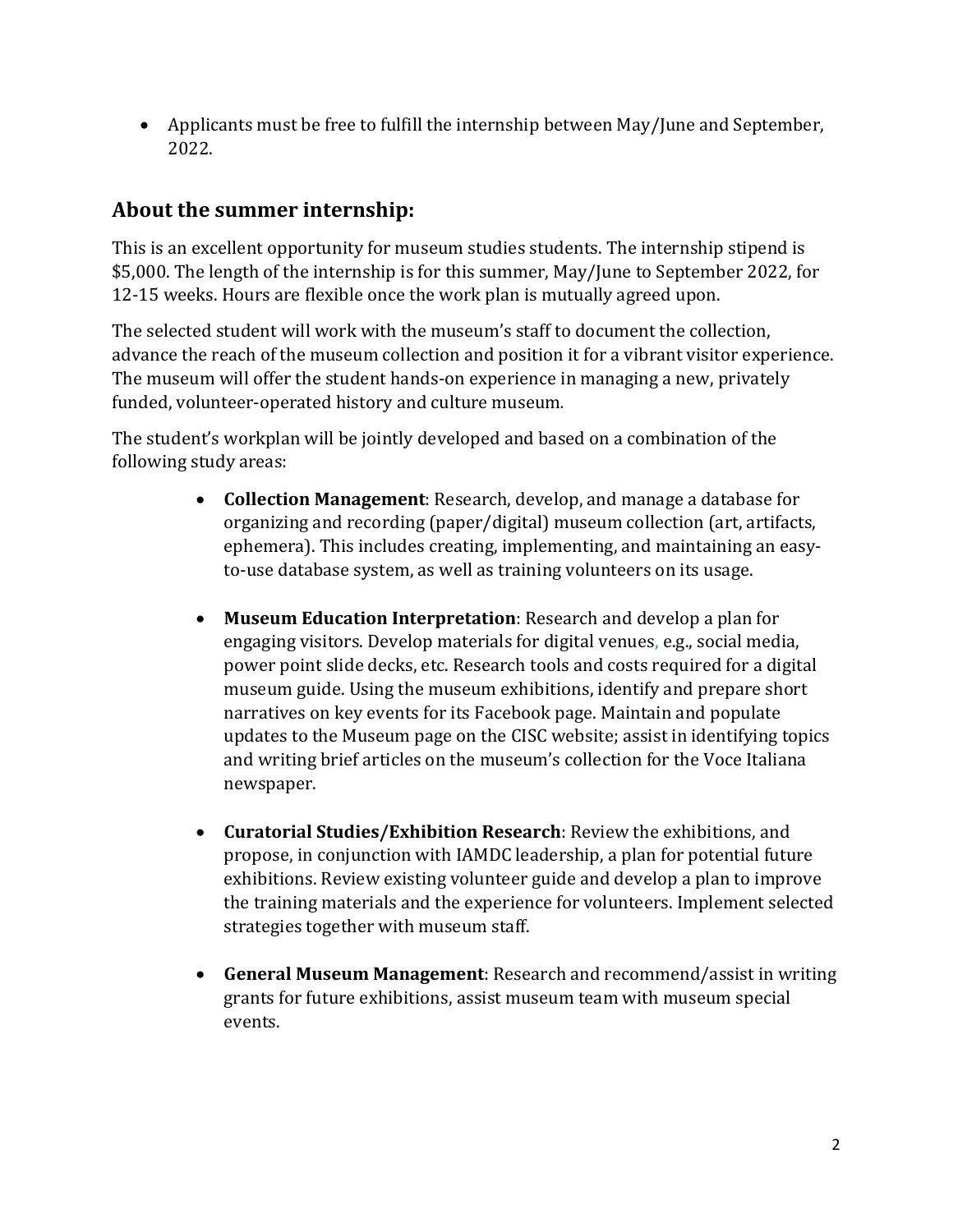#### **Terms of the internship:**

**1.** Museum staff and the selected student will jointly develop a workplan based on the areas identified in collection management, museum education interpretation, curatorial studies/exhibition research, and general museum management.

**2.** The student will work independently under the guidance of museum staff.

**3***.* CISC-IAMDC and the student will coordinate time schedules and deadlines at the outset. Work is estimated to take 15-20 hours per week for a period of 12-15 weeks.

**4**. CISC-IAMDC hold the rights to all the recipient's IAMDC work; if the student submits any of the work done during the internship to satisfy course requirements, CISC-IAMDC must be cited. Any use of the museum's copyrighted materials must be approved by CISC-IAMDC in advance.

**5**. The student will be paid a \$5,000 stipend in fulfillment of this internship. All projects agreed to in the work plan must be satisfactorily completed before the final installment is paid. Payment will be in three installments: \$1,000 upon completion of the first major task; \$1,500 at the mid-point of task completion, and \$2,500 at the completion of the internship.

**6**. CISC will issue an IRS Form 1099. Any tax implications are the recipient's responsibility.

**7**. Student is encouraged to attend programs and functions offered by CISC or other affiliated Italian American groups.

### **Desired Skills:**

• Museum studies course work in museum education, collection management, curatorial studies, and general museum management.

• Excellent research, writing and speaking skills. Organizational skills and attention to detail. Ability to work independently and in a team.

• Proficiency in Microsoft Office. Good social media skills. Familiarity with Air Table data management tools, a plus.

• Italian heritage, Italian language skills, and/or familiarity with the Italian American community in D.C. is preferred but not required.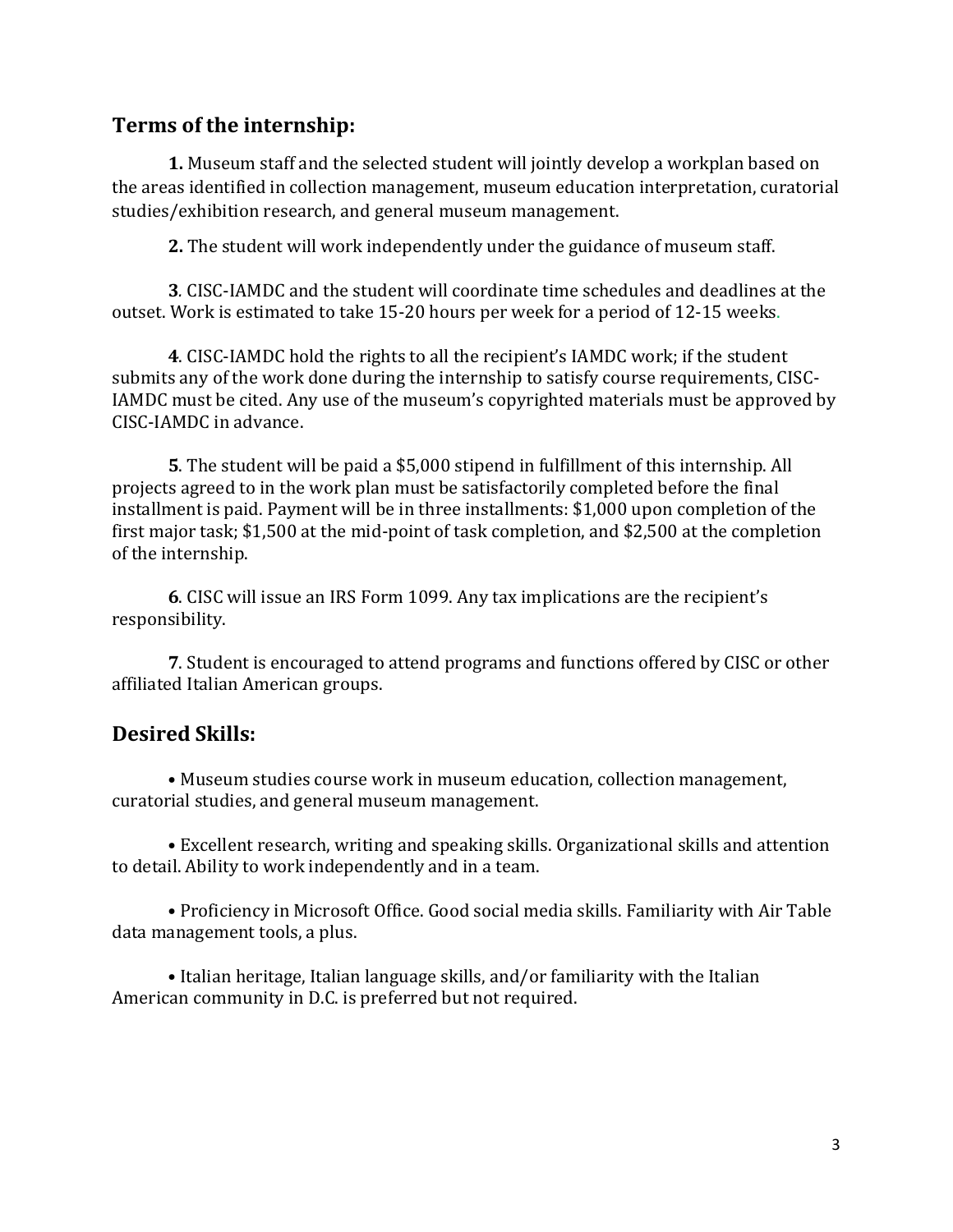

# **Application Form: Museum Studies Summer Internship Application due: April 30, 2022**

## **General Information:**

|              | What are your main extracurricular activities? _________________________________ |
|--------------|----------------------------------------------------------------------------------|
|              |                                                                                  |
| to 15 weeks. | NOTE: This is a summer project from May/June - September 2022, an estimated 12   |
|              |                                                                                  |
|              | What is the earliest date you could start the internship? ______________________ |
|              | How many hours per week can you work on this internship? _______________________ |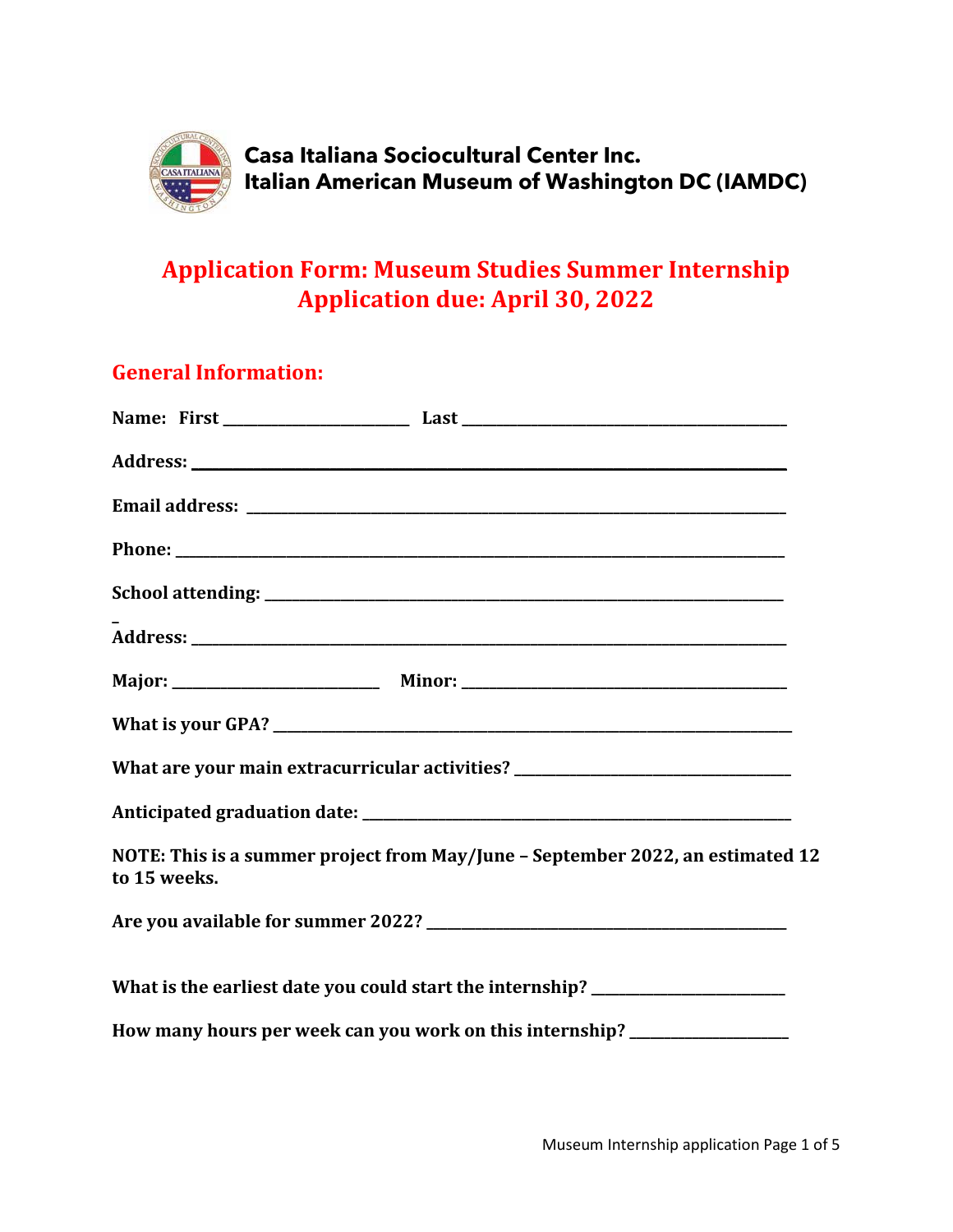### **Essay Questions**

1. How do you envision your future in Museum Studies? (100 words maximum)

2. Are you familiar with the Italian American Museum of DC? Why are you pursuing an internship with us? What is your interest in Italian culture or history? (200 words max)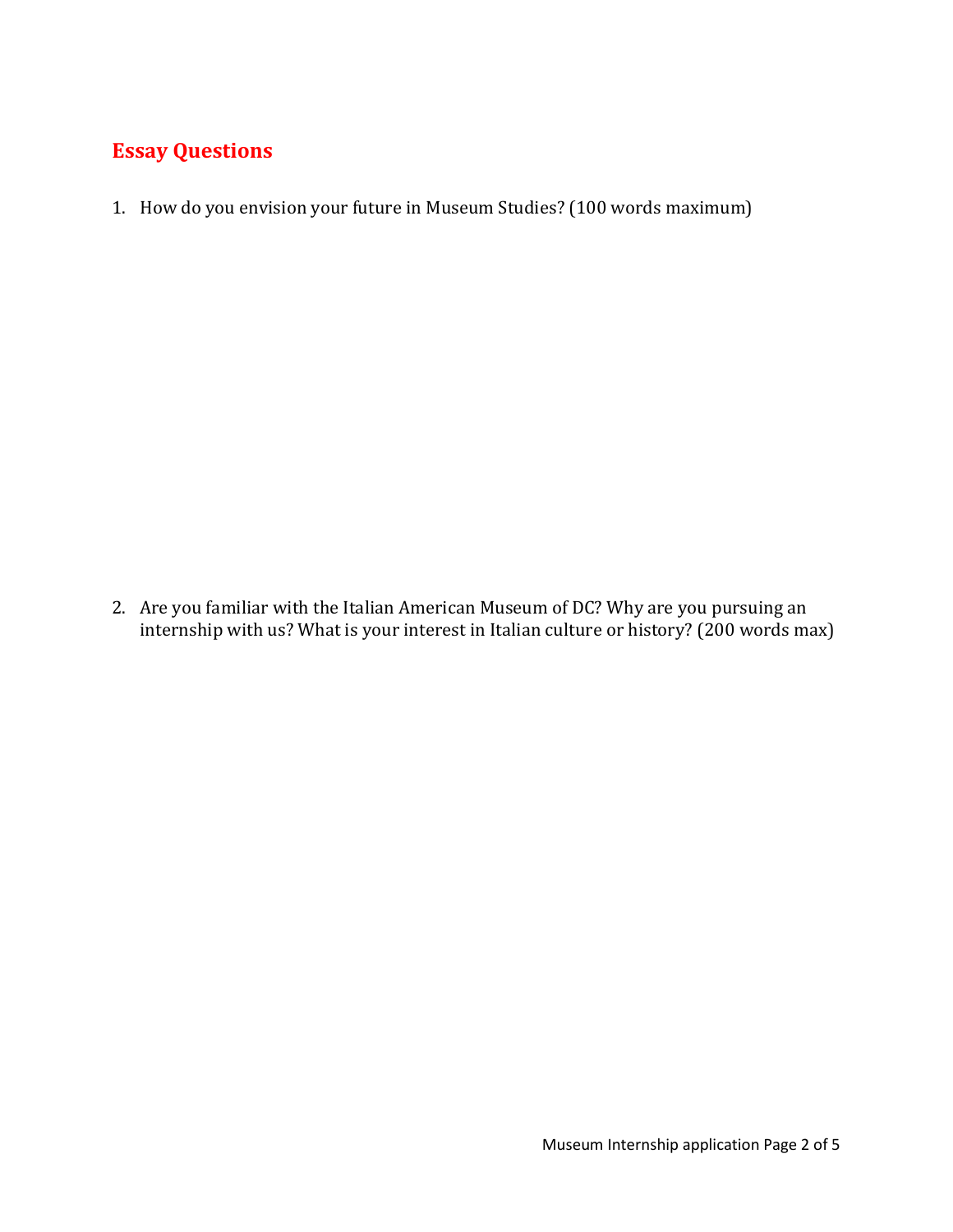- 3. What classes have you taken, or what work experience do you have in the following areas: (500 words max)
	- Collections Management
	- Museum Education Interpretation
	- Curatorial Studies/Exhibition Research
	- General Museum Management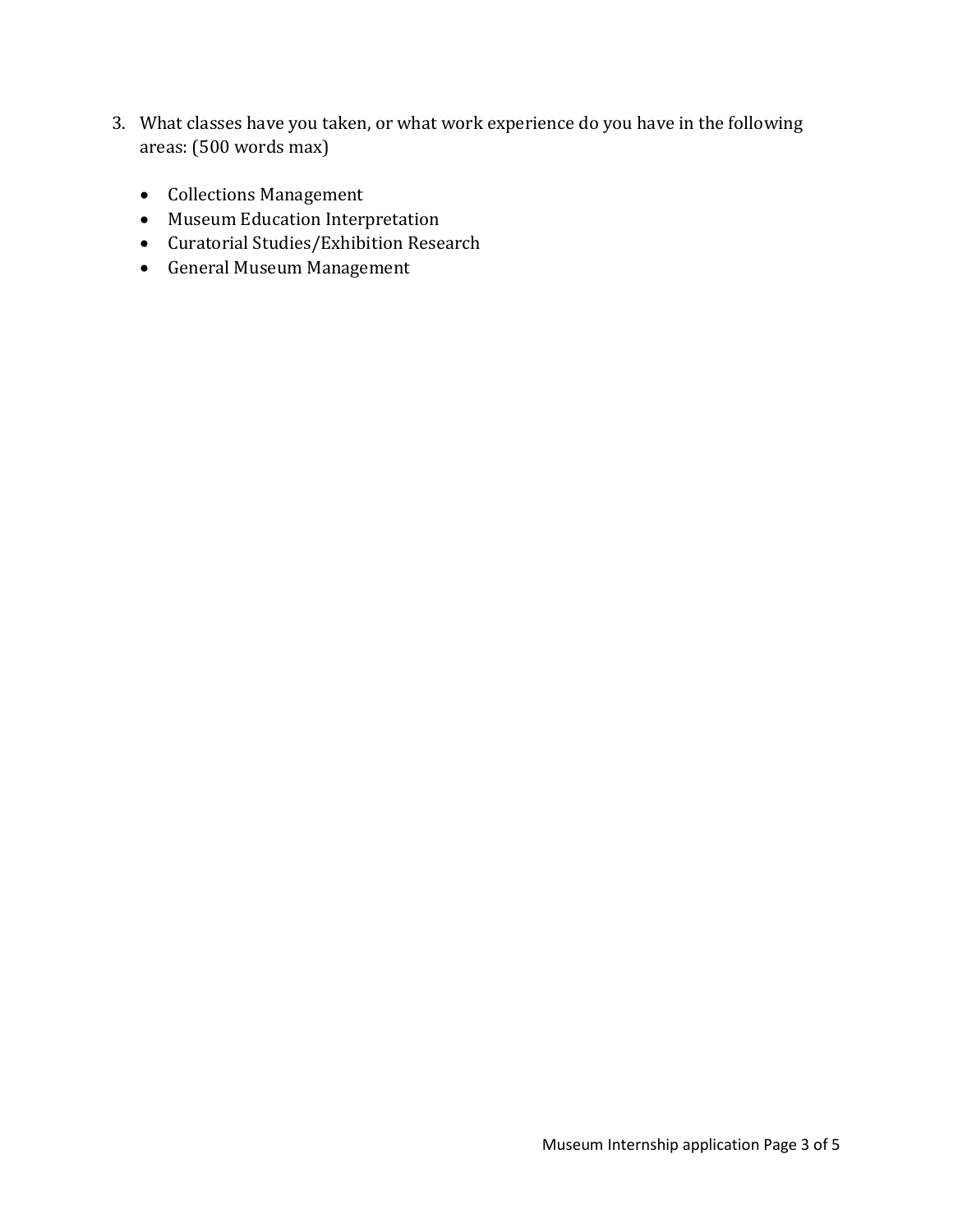4. Write a 100-word biographical sketch that we could use, with your permission, to profile you in our newspaper, Face Book, and website. (100-word max)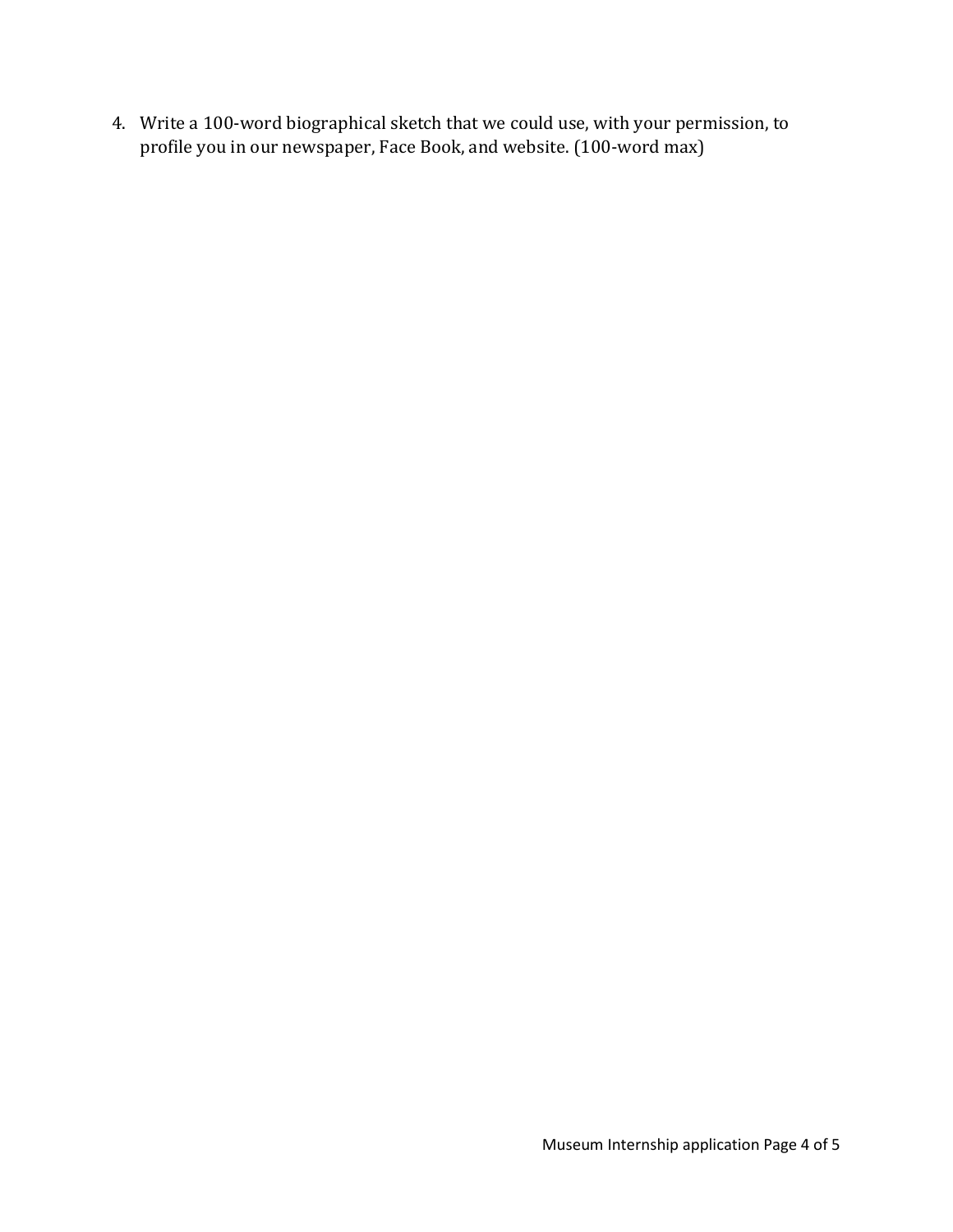# **Assurances for the IAMDC Museum Studies Paid Internship**

I have read the application and have completed the application as my own work.

I attest that all the information is correct and true.

I understand and agree to the terms of the stipend and work conditions.

I understand that I will be paid a stipend as part of the internship for the summer of 2022. Work is to be accomplished no later than September 30, 2022.

I will be paid for the work completed in three installments: \$1,000 upon completion of the first major task; \$1,500 at the mid-point of task completion; and \$2,500 at the completion of the internship. All projects agreed to in the work plan must be satisfactorily completed before the final installment is paid.

CISC will issue an IRS Form 1099. Any tax implications are my responsibility.

CISC/IAMDC staff and I will coordinate work plans, time schedules and deadlines at the outset. Work is estimated to take 15-20 hours per week for a period of 12-15 weeks to be completed no later than September 30, 2022.

I will use my own computer when working remotely. When the work requires to be on-site, I may use my computer or a desktop in the CISC/IAMDC offices.

All written materials produced will be products of the CISC-IAMDC. If I use information from research/articles done as part of this internship to satisfy course requirements, I will request CISC-IAMDC permission in advance.

If my professor approves that the internship work may satisfy course requirements, and my work is satisfactory, CISC-IAMDC will provide a letter documenting my contributions.

Signed Date